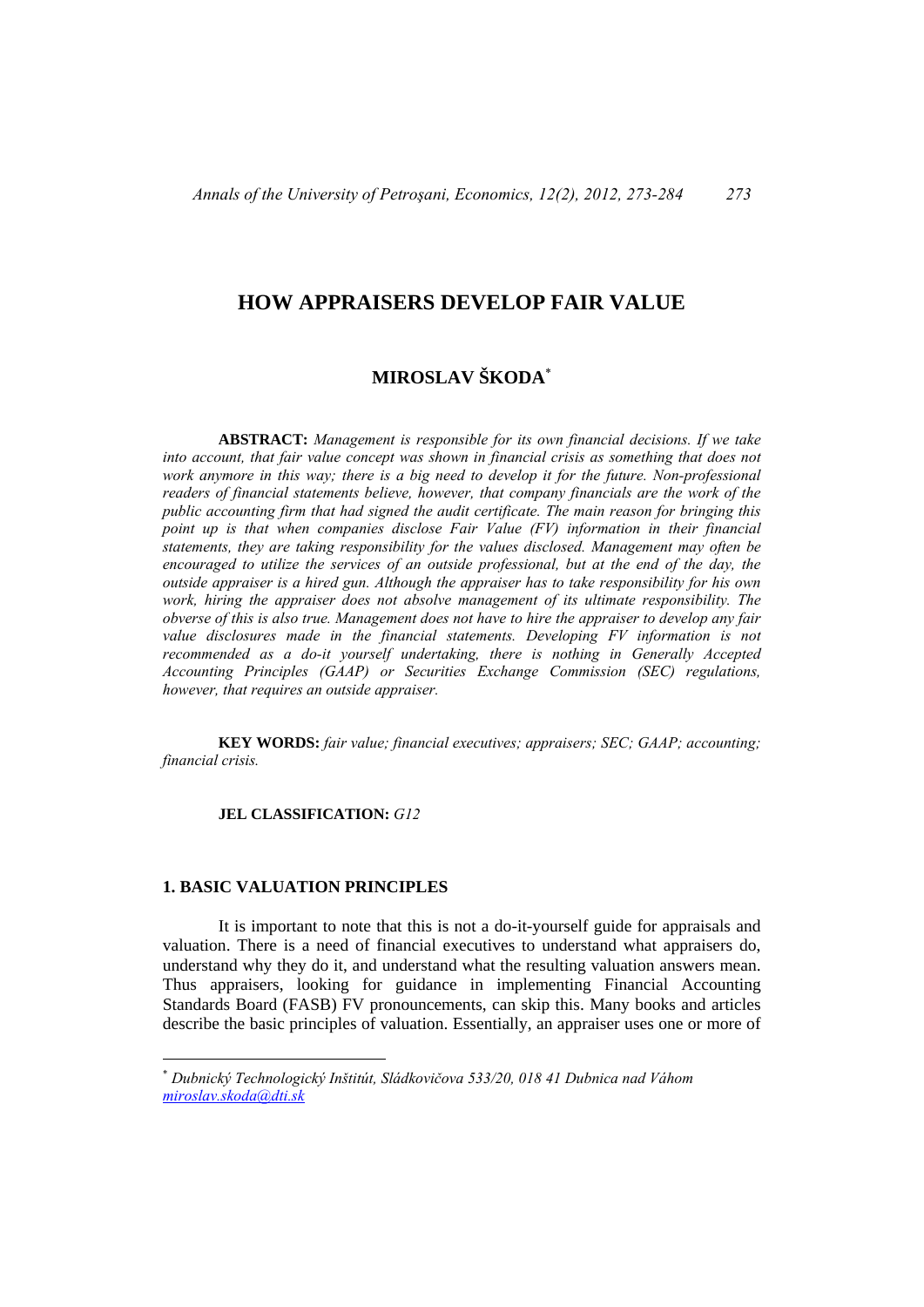three approaches to value. Only three principles or approaches can be used to determine the value, and every appraisal technique is simply a variation of one of these.

 The *cost approach* asks what it would cost today to acquire the same or similar assets. If you are valuing a building, the upper limit on value is going to be the price you would have to pay a contractor today to build the same building. A rational buyer would not acquire an existing building at a price of 120 money units (MU) if a new building could be constructed at 100 MU. Similarly, in valuing machinery and equipment, we look to the prices of new assets from the manufacturer. Where necessary, adjustments are made for technology and productivity improvements. The cost approach is highly reliable in dealing with tangible professional property and real estate. It is not generally used by appraisers in valuing financial assets, such as the income stream to be derived from security.

 The *market comparable approach* looks to the market to see what the same or similar assets are actually selling for. For example, if you have 2005 Buick for-door sedan that you want to sell, how to determine its value? You go to classified ad pages and see how much other similar Buicks are selling for. Maybe no 2004 model is advertised, but 2003 and 2005 modes are offered. You would than compare your car with those advertised and estimate what yours would bring. The market comparable method works very well when a well-established market exists. It is not ordinarily utilized by appraisers for intangible assets.

 The *income approach* asks what investors are willing to pay for an asset with a given income stream in the future. Investors, and hence appraisers, adjust for perceived risk. To value an asset using the income approach requires a good projection of future income cash flows and choice of a proper discount rate. Whenever possible, appraisers prefer to utilize someone else income projections, in as much as specifics are better known by the principals. The appraiser, in turn, is usually responsible for the choice of the discount rate. The higher the discount rate is chosen, the lower the value, and vice versa. Of course, using of this method these days is very complicated. In the age of financial crisis, potential future cash flows are simply unpredictable.

Generally speaking, appraisers are required by professional standards to use all three valuation approaches in every assignment. As a practical matter, this is not usually possible. So one of the first decision that must be made is to determine how many of the approaches can be used.

## **2. CORRELATING THE ANSWER**

 Appraisers are required, by professional standards, to evaluate the strengths and weaknesses of each value indication. Basically, we look at the information base utilized in each approach and weight more heavily the answers that were derived from reliable sources. Similarly, the cost approach is often accurate for the building, but perhaps there is no land available in this business market, so the derived land value is relatively uncertain. The possible permutations and combinations are unlimited.

 The bottom line is that the appraiser has to perform professional responsibilities by exercising judgment. Thus, in advance, it is probably unlikely that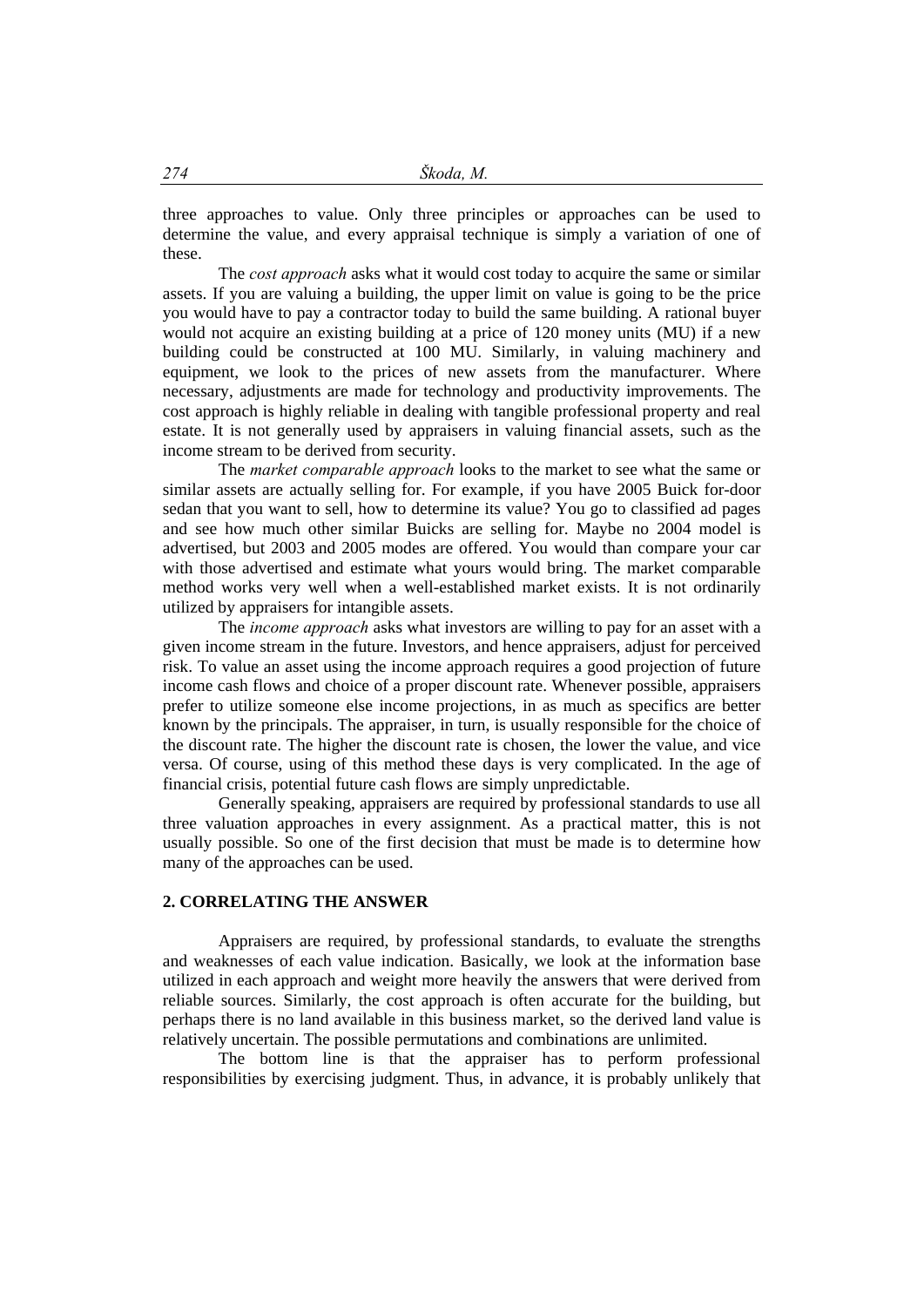an appraiser will be able to say which of the tree approaches is going to work out best in any specific situation. By setting up a hierarchy of valuation approaches, always putting the market approach on top, inevitably the FASB seems to downgrade the reliability of the income approach and the cost approach. The FASB is putting its thumb on the scale, in advance. It is telling valuation specialists, auditors and financial statement users that using the income approach, much less the cost approach, is less reliable.

Yet Machinery and Equipment (M&E) appraisers have traditionally used he cost approach. In fact, using the market approach in an allocation of purchase price will positively give the wrong answer. These days it appears that the FASB may be rethinking its position on the reliability and relevance of the cost approach for M&E in the allocation situation.

## **3. VALUE IN USE VERSUS VALUE IN EXCHANGE**

What may seem like an esoteric subject fit only for the appraisers – how to determine FV – may turn out to have a greater impact on financial reporting than the adoption of *SFAS 141* and *SFAS 142.* How should we determine the fair value of long  $-$  lived assets, usually Property, Plant and Equipment (PP&E)? This is not an esoteric question, because as we will see, appraisers use two separate premises of value, and the choice will affect the amount allocated to PP&E. The fewer money units allocated to PPE, the lower will be annual depreciation charges, and the consequence would be more allocated to goodwill, which is not amortized anymore. Consequently, by choosing one premise of value over another, there will be a significant change in reported income. The issue, then, is what the correct premise of value is.

 The difference between two premises is as simple as whether you are buying or selling an asset. If I am selling a 2002 Corvette to a dealer, I will receive for example 29 000 MU. However, if I go to the same dealer and buy 2002 Corvette, the dealer will charge some 39 000 MU. The premise of the value in this case is the answer to the question, "Are you buying or selling?" This concept is referred to by appraisers as determining Value in Exchange. It represents the current market price and requires specification of the appropriate market, in this case wholesale versus retail.

 There is another premise of value, which appraisers refer to as Value in Use. Over the last 50 years, appraisers have developed a standard methodology or approach to determine for purposes of purchase price allocation, the FV of  $PP\&E$  on an accurate and cost effective basis. We refer to this as Value in Use (VIU) premise of value, and it has worked well. The alternative approach, Value in Exchange (VIE), seems now to be preferred by the FASB because of its emphasis on market participants and market transactions. VIE provides a different and usually lower value for PP&E. Although corporate officers might welcome this change in valuation concepts, because of its immediate favorable impact on reported income, as appraisers we raise the question, "Are we moving forward, or backward, if we adopt the FASB VIE concept of FV, at least for purchase price allocation?"

 *Value in use* is defined as *an amount of money that would be exchanged between a willing buyer and the willing seller with the equity to both, neither being*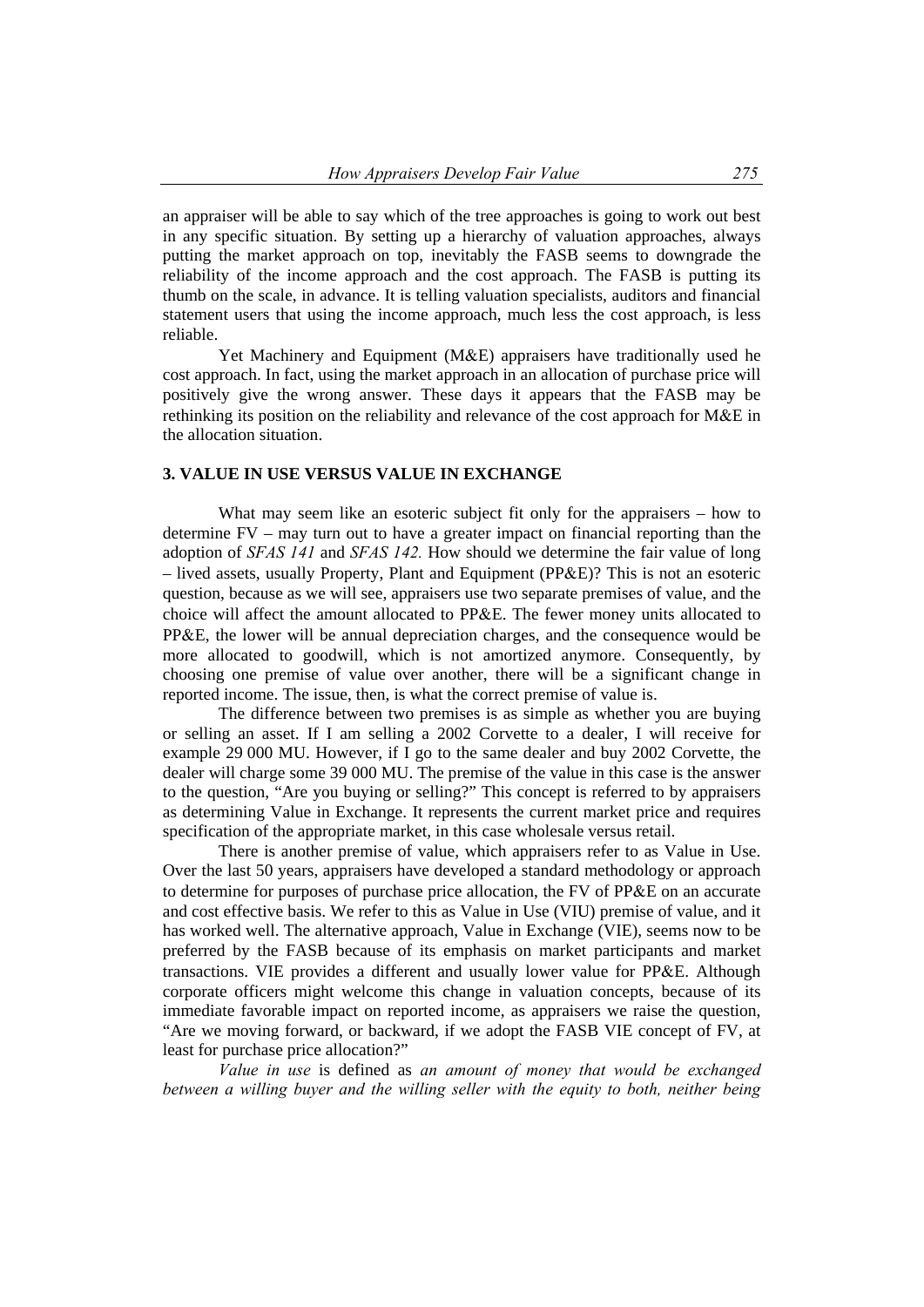*under any compulsion to buy or sell and both being fully aware of the relevant facts, assuming that the assets will continue to function in its present capacity as a part of an ongoing business enterprise at its present location.* 

 *Value in exchange* is defined as *an amount of money that would be exchanged between a willing buyer and the willing seller with the equity to both, neither being under any compulsion to buy or sell and both being fully aware of the relevant facts as of a certain date.* Market value excludes the cost of installation, foundations, piping and power wiring applicable to each machine unit and does not consider its contributory value as a part of an ongoing business enterprise at its present location.

 The italicized portions of the standard definitions highlight the two different concepts. VIU is premised on the assumption that, in a business combination, the buyer acquired a going concern. The buyer should identify what it would cost today to have the same or similar assets in place, up and running and producing the output at the existing level.

Some of the equipment may be new state of the art, whereas others may be older technology, ever fully depreciated, that is still capable of cost-effective production. The fact is that the day before the business combination, the assets were working and producing, and we assume that no change occurs the next day simply because of new ownership. The purchase price for the business included as part of the going concern values the fact that existing equipment has been installed, tested and debugged and that the various components in, say, an assembly line are balanced. Although not handled in the SFAS 141 allocation, the fact that the seller has a skilled and assembled workforce also adds value.

 In short, The VIU approach takes the perspective of the buyer. We look at the specific company and associated assets on an  $as - is$ , where  $- is$  basis. The purchase price for the overall business presumably was arrived at after due intelligence by the buyer, which understands what it is getting and what it is not getting, in terms of productive capacity.

 The valuation methodology for VIU is straightforward. In theory, we identify all the assets, determining the costs today, including freight on, installation, testing and debugging. Then, based on physical inspection on the assets, the professional appraiser determines the age and actual condition of the subject assets and determines the depreciation from all causes. The assumption is that while the assets could be replaced with new like – kind equipment, the fact is that they will not be replaced. Instead, the old assets will be retained, but by using the older assets that are both physically worn and may be less than current technology, there is a cost penalty for existing assets in contrast to all – new complement. It is the appraiser's duty to apply professional judgment as to the amount of depreciation from all cause that exists at the date of business combination. Note that the appraiser's definition of depreciation is based on physical inspection and current technology, not on arbitrary accounting lives applied to original cost for purposes of financial reporting.

 As a practical matter, appraisers usually do not determine the cost new of every asset, and separately determine the freight on, installation, testing and debugging. There are not enough appraisers in the world to do this. As a shortcut, appraisers will often take a client's property record system. If the original cost of the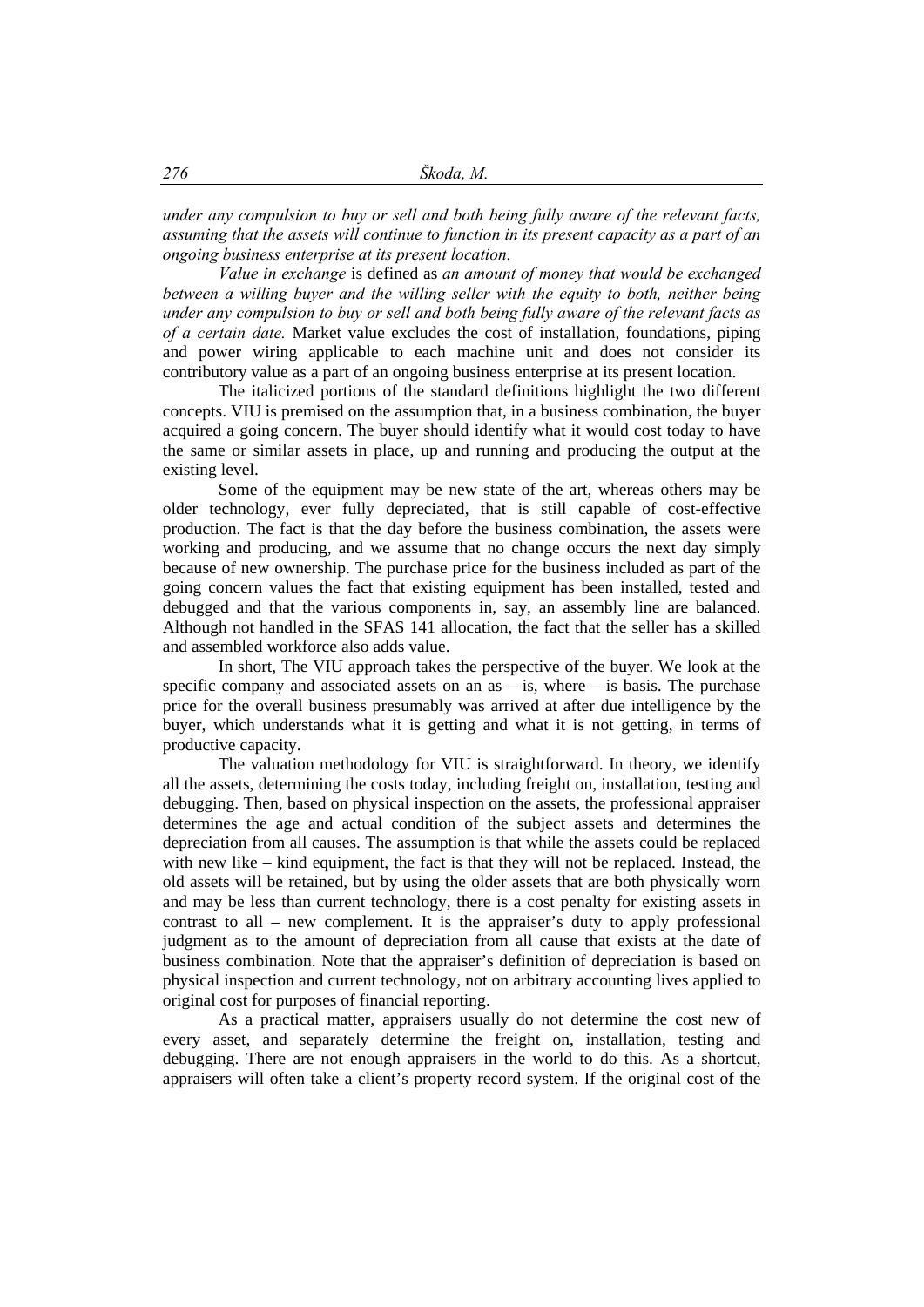asset is available, and the original date of acquisition, appraisers are able to apply either standard or proprietary indexes to that original cost. That provides the appraiser with a reasonable approximation of the cost today to acquire the same complement. Obviously, for major pieces of equipment, the appraiser has to test for indexing for accuracy by obtaining quotation from suppliers. The indexes are usually accurate, and appraisers find this approach providing a precise, ye cost effective answer.

 VIE takes a different perspective. It asks one of two questions: (1) what would it cost if we *bought* these assets in the open market , either from a dealer in used equipment or at auction?, or  $(2)$  what could we *sell* assets for, as – is and where – is to a dealer or at an auction? The answers to these two questions are obviously different as discussed previously with the example of 2002 Corvette.

Before we can apply a VIE approach to meeting the needs of SFAS  $141 - if$ that is the desired methodology – someone has to tell us whether the exchange is *buying from* or *selling to* the market. In the used equipment business, because of relatively low asset turnover, the difference between bid and ask price can go as high as 50%, while in our real example with Corvette, is approximately around 25%.

 Historically, appraisers have not used a VIE approach very often in allocations of purchase price, but for financing, appraisers do use VIE. Why we use VIU for allocation of purchase price and VIE for financing? The two different premises represent two different types of transaction. The allocation represents the interest of the buyer in the business, which will use the assets for the purpose for which they were acquired. A bank, or other lending institution, does not want to run a business if the borrower is unable to meet the loan agreement. In the relatively rare cases when the lender takes over physical assets in settlement of a loan, the first thing that is done is to try to sell the assets, usually piece – meal, to a dealer or through an auction.

 Thus the lender wants an appraisal that tells it what is the maximum amount that could be realized if the assets were to be sold separately, and not as a part of going concern, at this point the concern is not going, which is why the bank now owns the assets. If the old management could not make a go of the business, the chances of the bank or other lender doing so are usually remote. In short, the bank wants a worse – case scenario, which means selling the assets on a more or less distress basis.

 It is easy to see now that the two premises of value in exchange and in use have their place. They are different in terms of the answer provided by an appraiser. They each are FV but to a different person for a different purpose. By and large, the VIE, even using the price from the dealer, is going to be lower than the developed from the VIU premise. The price of an asset new from a manufacturer always puts an upper limit on the used equipment price, but there is no lower limit. Particularly, when the economy is far from robust, auction prices and hence dealer prices are usually low. Auction prices are often determined in a bankruptcy or liquidation situation, where there is the pleasure on the seller. Dealers who buy at auction, and then resell to customers, have a pressure to turn their inventory as quickly as possible.

 A second difference occurs in how to deal with inbound freight, installation and debugging. Present GAAP requires that these costs should be capitalized as the part of the cost of an asset. This appears reasonable, because without freight, installation and debugging, no assembly line, or other production process, could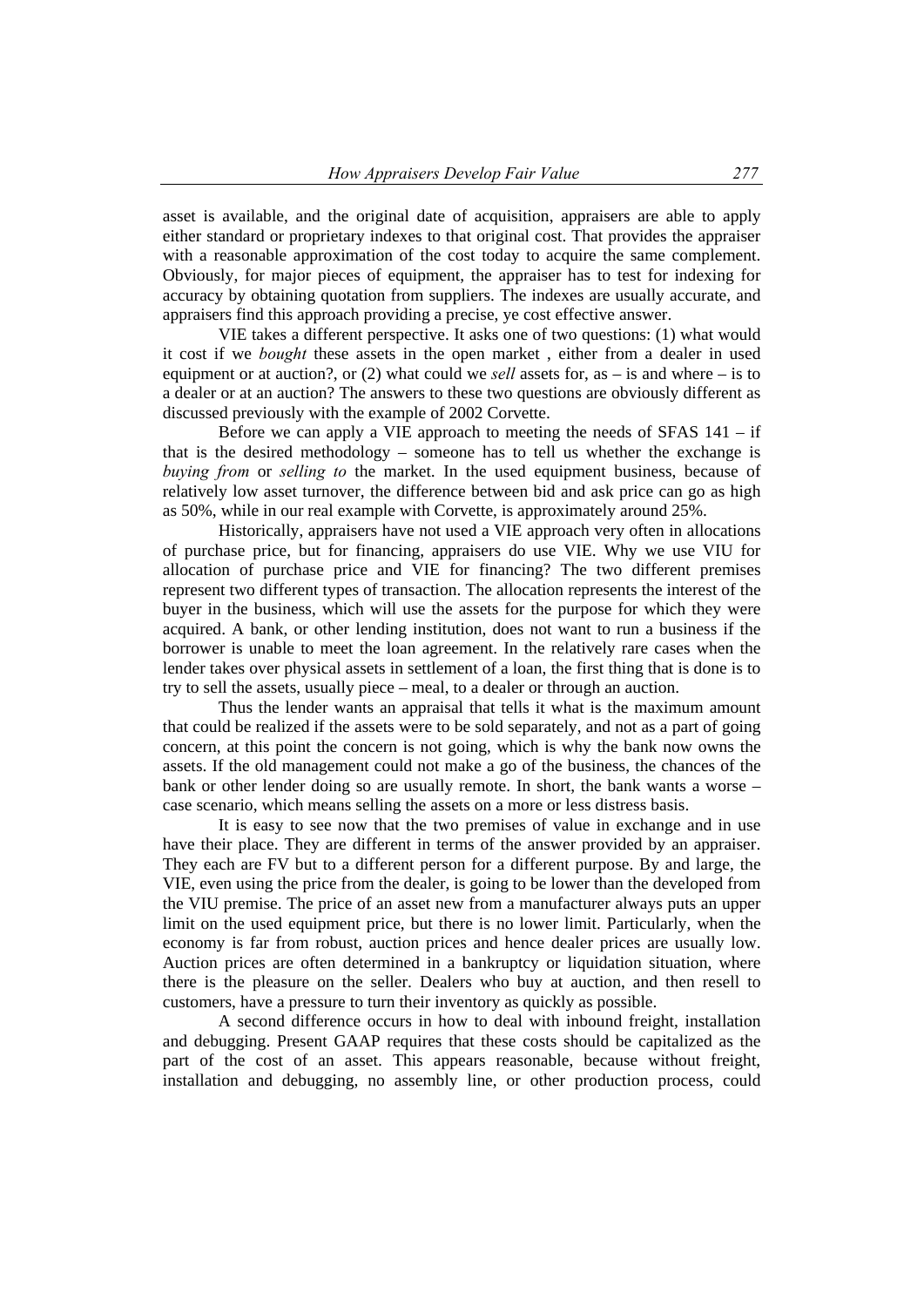conceivably work. GAAP, in effect, defines *Cost* as including everything necessary to make the asset fit for the function for which it was acquired.

 These cost, and they can easily approach to 10% or more of the vendor price, are going to be lost as and when the assets have to be sold to someone else. Obviously, a used equipment dealer will not pay for the original installation and freight because it now has to pay reinstall the asset and pay freight to get it to the warehouse.

 These commonsense issues require an appraiser always to ask the client, "What is the purpose of this valuation?" The appraisers answer is going to depend on what he hears the client wants. So, contrary to cynical opinions, the fact that the appraiser provides useful answer to the client is not because he is selling answers, but because values do differ depending on the assumed transaction.

 One word of caution to lenders: More than once, unscrupulous borrowers have given a lending institution an appraisal report that was requested for placement of insurance. Remember that insurance appraisal values are based on current replacement cost, not necessarily adjusted for physical and functional depreciation. Insurable values are usually at the highest end of the range of values for any asset, and values for collateral are at the lowest end of the range.

 Put yourself in the place of an appraisal firm that gets a call from a very unhappy bank, stating that "Your appraisal reported dated six months ago shows that asset values are X. We just took over the assets and tried to sell them and the maximum we can get is 0,3X. We want you, the appraiser, to make up the difference because of your professional negligence." This actually has happened, and appraiser merely points to the wording in the appraisal report that clearly specified the premise of value, insurance placement, and said nothing about the value of the assets in the used equipment market that the bank really had needed.

 In effect, the borrower understood the valuation business much more clearly than did the banker, and took advantage of this lack of knowledge. The appraisal firm did its job, and the misuse of the final valuation report could not be traced back to the appraiser.

#### **4. CAN FAIR VALUE BE AUDITED?**

 If the Public Company Accounting Oversight Board (PCAOB) truly believes that certain FV information, essentially that derived from management judgment or assertions about the future cannot be audited, this puts the FASB in a tight spot. In situation where there is an active market, with several market participants, appraisers can develop the information and auditors can verify the data.

 The problem is that for many types of valuation, particularly intangibles, there is no active market with market participants. Just a simple example will suffice: Suppose that an appraiser is asked to value the TIDE® brand name, owned by P&G. As will be discussed later, the valuation of intangibles inherently requires projections about future sales price and volume, as well as future expenses. In turn, this obviously requires some assumptions about future consumer demand, competitive conditions and technology. Just imagine that some Japanese technology company invents an ultrasound washing machine. What is the impact on current models of washing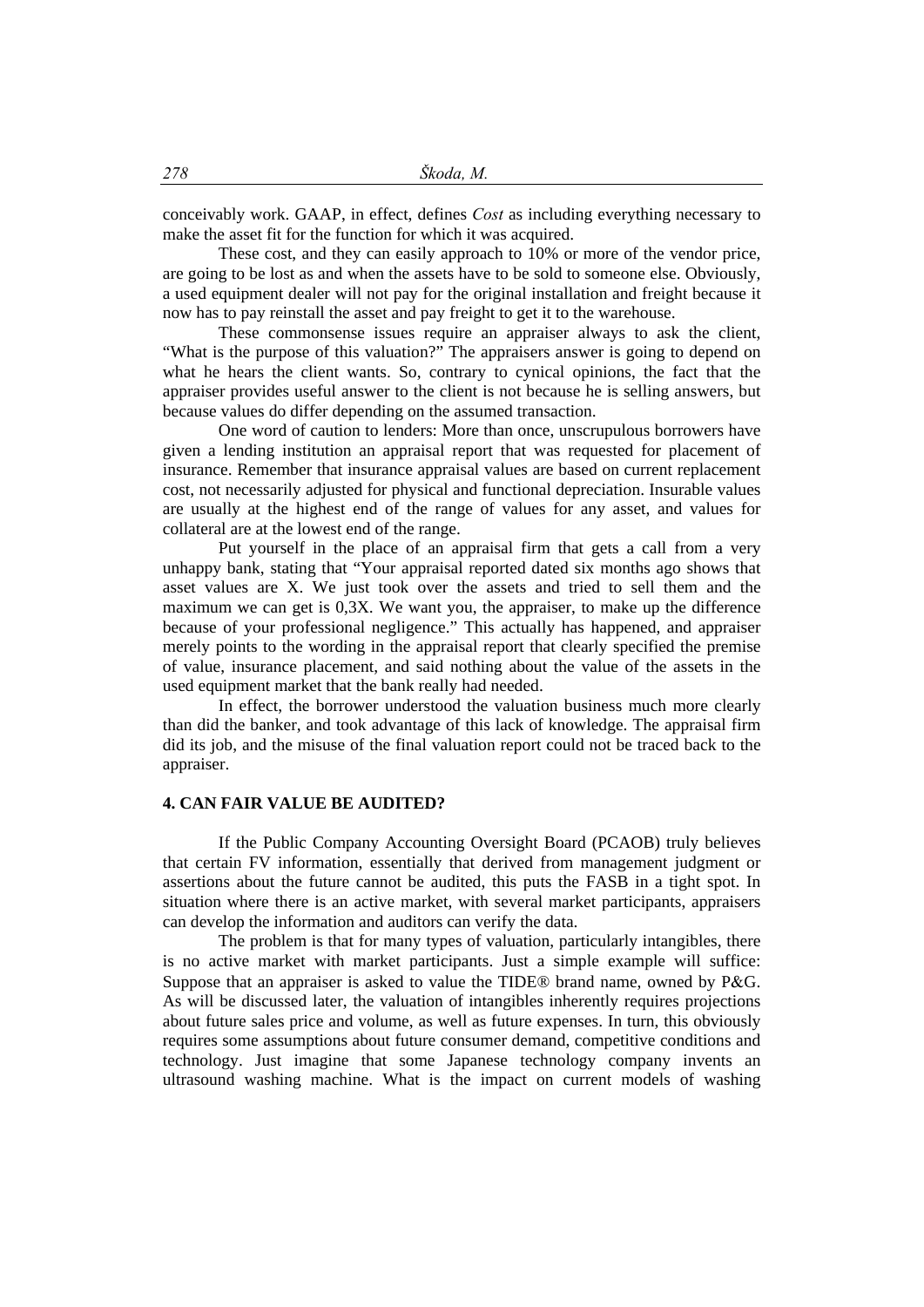machines and the demand for detergents? What if Colgate comes out with a new detergent that is really better than TIDE? What happens if a new style of grunge clothing takes hold and people wash their clothes less often? None of these scenarios is particularly likely, but the chances of any one of them happening are more than zero.

Getting back to the valuation of TIDE, the appraiser would talk to P&G management and obtain an understanding of their projections for volume and price. The appraiser would discuss the future demand, competitive conditions and technology, and arrive at the judgment as to whether  $P\&G$  own projections are reliable enough to utilize in valuing the brand name.

 The point is that appraisers make judgments every day, and in the final analysis most valuations are based on the appraiser's judgment. The PCAOB is correct: You cannot prove the judgment is correct. Similarly, you cannot prove a negative, but does not stop the people from leaving their umbrellas at home because they do not think it will rain today. You cannot prove it will rain, but most people are willing to go with the odds, knowing that once in a while it will be wrong and when it does rain they get wet. Meanwhile, they have not had the bother of carrying an umbrella for at least 30 days when it truly was needed.

 Put another way, anyone who makes a judgment call risks being wrong, even though they are correct more often than not. Most judgment call made by an appraiser – in this case the future sales revenue and expenses of TIDE – are correct. The values so derived are accurate enough for most business decisions. That is why for example the United States spends more than 1 billion dollars on appraisals each year. It is cost effective.

 But to try and prove that any one valuation is correct is impossible. A skeptical auditor can always pick holes in any appraisal report. There never has been, and never will be, a totally bulletproof valuation – unless someone who wants the value of 100 shares of for example Cisco stock and you can go to The Wall Street Journal and get the closing price yesterday. Even that does not absolutely guarantee that you could call Merrill Lynch next morning at 9:30 when the market opens and obtain that exact price to the penny.

 When the PCAOB, or the FASB, states that they are uncomfortable with the judgments in developing FV, they are correct. They should be uncomfortable – except for the alternative. Complaints about difficulty of auditing management judgment, and appraiser's assumptions, have validity. However, one should not forget that today's financial reporting already has numerous assumptions, most of that based on management judgment. Somehow auditors are able to work around these imprecise values by looking at past experience and applying their own judgment.

 The problem for an auditor today is that the PCAOB is coming in and auditing the auditors work. Thus, anytime a financial scandal occurs, it is easy to review the audit work papers. After the fact, if something did go wrong, it is easy for government auditor to question: "Why did you accept this value, this management assertion, this liability estimate?" Hindsight is easy, and auditors are trying to protect themselves more than ever, with the threat of a PCAOB review of each audit, there are going to be extraordinary efforts to verify values developed by appraisers. At the end of the day, this is impossible.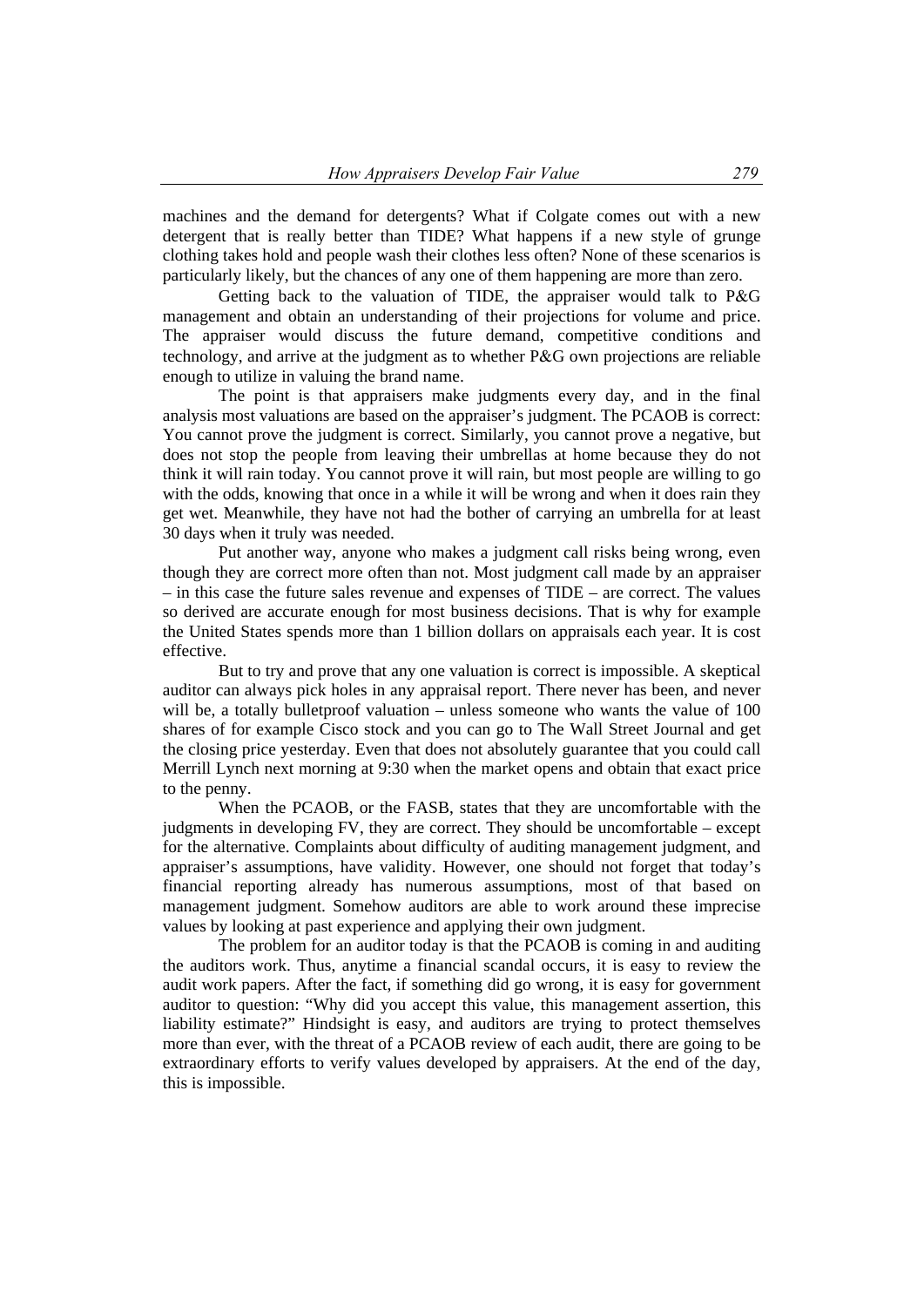Ultimately, the choice is going to come down to auditors applying their judgment of the appraiser's judgment regarding management's assertions. Maybe it will be only one time out of a hundred, but all three will be wrong and the situation will have been set up for the financial press, the SEC and the PCAOB to demand reform of the system. One of the prices we pay for relevant and useful information is the chance that once in a while it will turn out not to have been reliable.

 Relevance and reliability are the touchstones of the FASB, according to its own objectives of financial reporting. The fact is that tension sometimes exists between relevance and reliability. It is much easier for the business press to come up with the numerous examples of the unreliability of certain information than it is to complain about relevance of required GAAP disclosures, including FV.

 In as much as this topic has no permanent answer, we will not discuss it further. The reader, however, should keep in mind that at some point, the FASB is either going to have to change its attitude toward company – specific information or back off its commitment to FV financial reporting. We predict that more than 100 years of appraisal and valuation experience – showing that company information is usually valid – will grudgingly be accepted by FASB, and that push for FV financial reporting will continue.

#### **5. MARKET PARTICIPANTS**

 As noted earlier, the FASB holds strongly to the belief that the only valid value information is that derived from the market. They admit, indirectly that there may be different markets, with different prices. Appraisers, therefore, are supposed to select the appropriate market and derive transaction prices from the market.

 This concept of the appropriate market, and market participants within the market, was illustrated previously with our example of a used car. An individual owner can sell his used vehicle privately through newspaper ads or to a dealer. These are two separate markets, with different prices and hence separate values to the owner. In one case, selling to the dealer, it is a quick transaction with a little effort, but at a lower price. Selling a used car to a private party utilizing newspaper ads is going to take longer, involve numerous inquiries from buyers who may not be interested, and acceptance of risks involved in test drives and bad checks. On balance, however, one will receive a higher price. The reason is that the individual buyer will pay for a similar car at a used car dealer. From the buyer's perspective, acquiring a car from private party involves risk as to possible mechanical defects. Buying from a dealer, while not guaranteeing a perfect car, at least has the advantage that the dealer could fix something that subsequently turns out to be defective.

 One more piece of the puzzle has to be addressed. From the perspective of new – car dealer accepting used car in trade, there are two alternatives. The dealer can fix up the car, put it in inventory, and sell it at the price close to retail price. Alternatively, the dealer can decide to wholesale the car at a local auction, receiving less for the vehicle but not having to make repairs and cover the cost of keeping it in inventory until it is sold.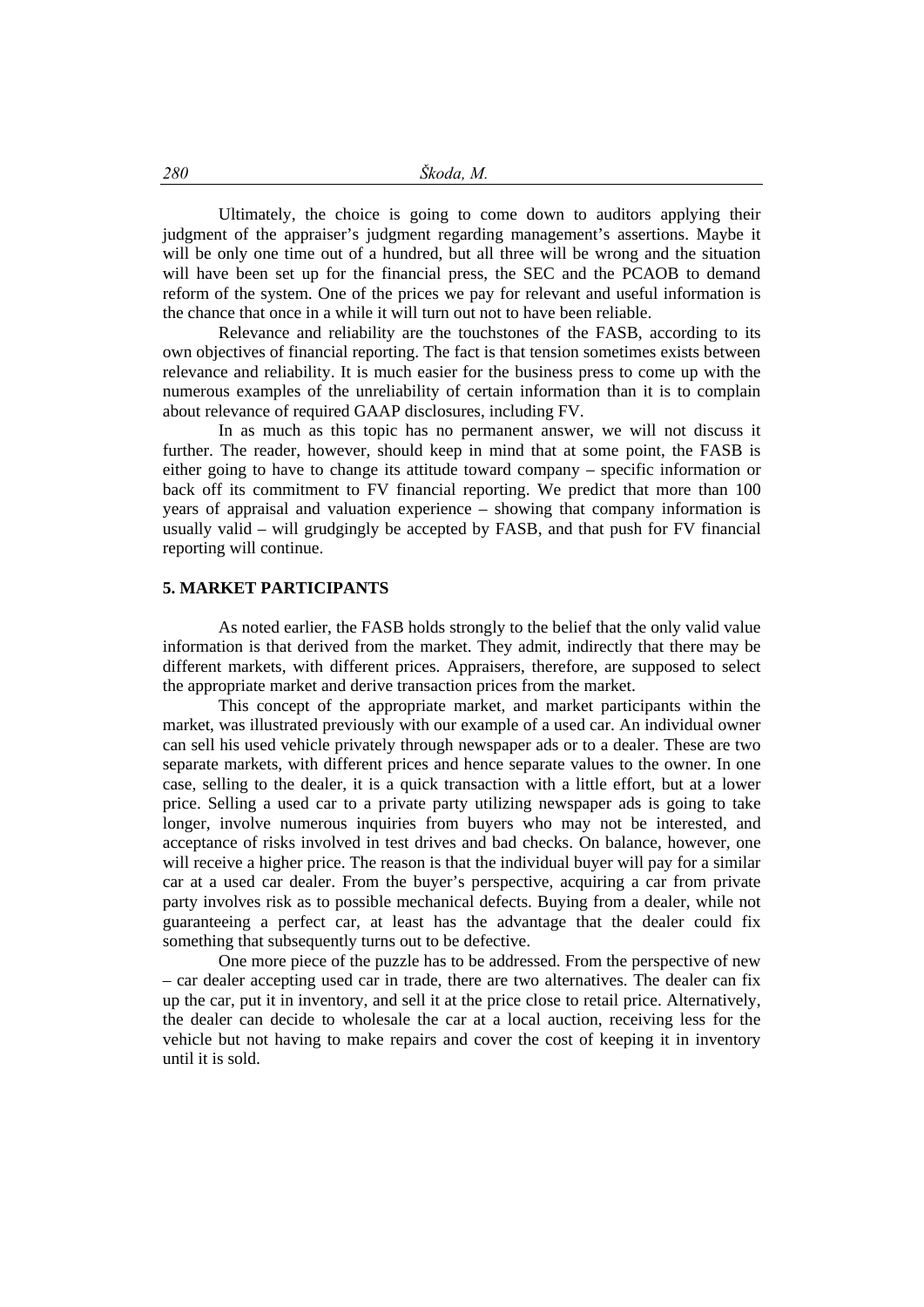Essentially, what the FASB means by looking to market participants is first to identify the relevant market, and then do enough research to find out what such participants are actually paying for the subject asset. So far most readers would consider what was said about to be little more than common sense, although they might not have thought about these issues in these terms, it does not appear as though any difficult decisions have to be made.

 Nonetheless, the question of just who is market participant is often in dispute. As an example, consider an auto parts supplier, for example an Original Equipment Manufacturer (OEM) whose customer base is the ten major automobile manufacturers such as Toyota and Ford. The customer relationship with the OEM has with the ten firms are clearly important. The ability to call on the appropriate buyers, the reputation for the delivery and price, and the quality of the parts produced are all issues that, when performed satisfactorily, lead to more business in the future.

 In deciding whether to acquire such a company, the prospective buyer would perform significant due diligence on the targets reputation in the industry, its product line, its workforce, and its proprietary patents and technology. Each of these attributes is an intangible asset identified by the FASB and discussed in detail on the previous pages. For another purpose of this discussion, market participants, we must focus just on the customer relationships.

 What is the real value of the target company's relationships with Toyota, Ford and the other major auto makers? To another auto parts company, the relationships may not be worth much. Why? Because that prospective buyer already calls on the same ten buyers. In fact there are only ten prospective customers in the world, and most of the major parts suppliers already sell to virtually all of them.

 Thus, and this is the point, customer relationships that the target company has are really worth very little, if anything, to another auto parts company. However, consider a financial buyer, a private equity firm, for example. These groups raise large amounts of money to invest in individual companies. They hope to turn around the target and sell it someone else, or to have Initial Public Offering (IPO). To a financial buyer that is not already into the auto parts business, what is the value of relationships the target has with customers? Now the shoe is on the other foot. A financial buyer has no existing relationships, it must maintain the goodwill of the auto companies to this supplier or the buyout will be a failure.

 Now comes the valuation dilemma. Are the customer relationships worth only a nominal amount to another supplier, or are they worth a lot to the financial buyer? As we have seen elsewhere from the perspective of an appraiser, either answer is correct depending on who the buyer is.

 The concept of market participants is used in broadest sense. In practice, this means that the customer relationships have to be valued in relation to prospective buyers who are not already in the industry, even though for practical terms those may be the only realistic acquirers. Given the pressure the major auto companies are under, they are very reluctant to have a major supplier who is not already intimately familiar with the industry and its requirements. Thus, by far the most likely buyer for an auto parts company s another firm in the same industry, one to whom the target customer relationships may have little value.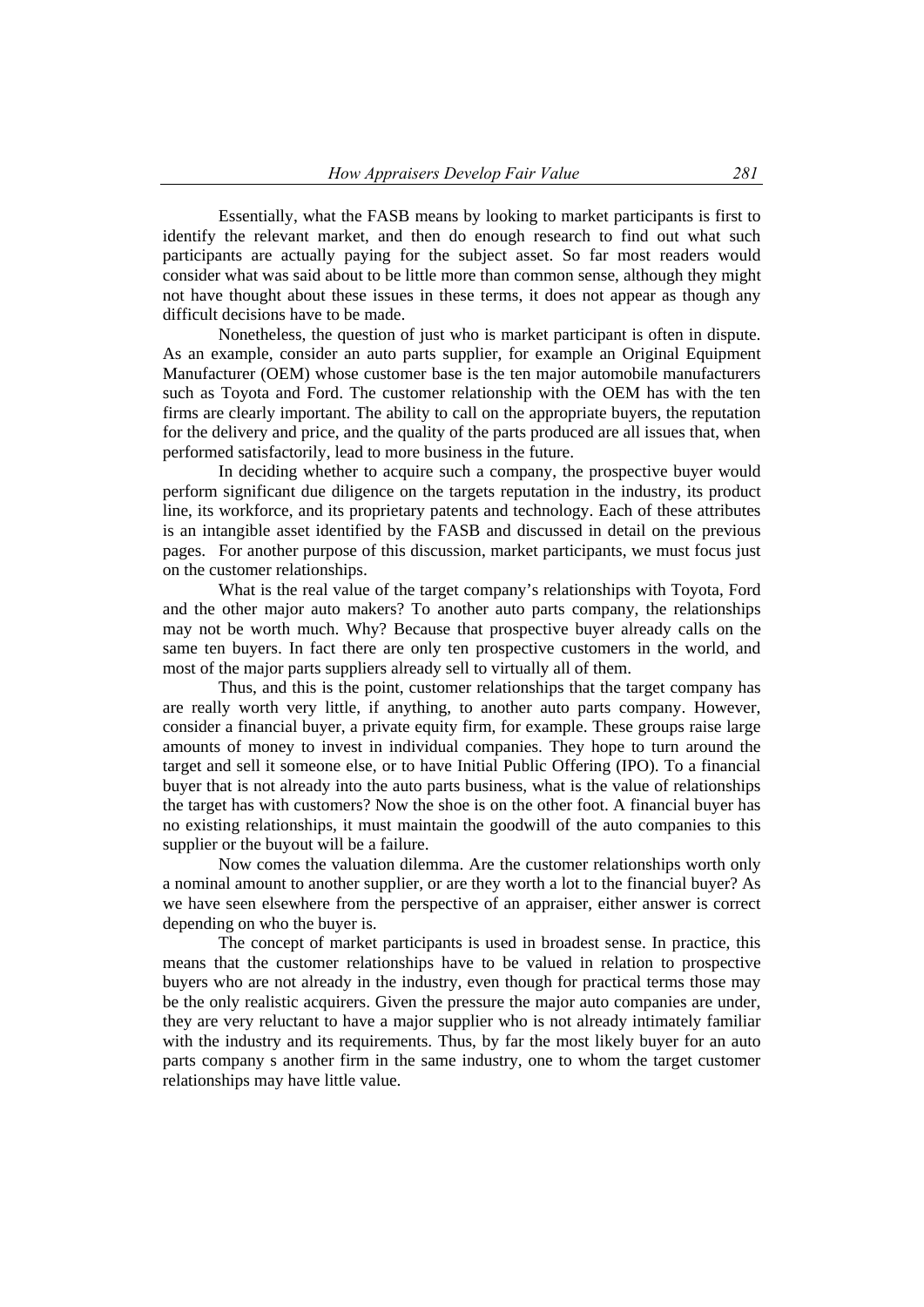Lest this seem like an esoteric or theoretical point, keep in mind that financial reporting consequences are far reaching. If one assigns a low or nominal value to the customer relationships in the purchase price allocation, the more of the total purchase price ends up in goodwill. Remember that goodwill does have not to be amortized, although it does have to be periodically tested for impairment. If a high value is assigned to customer relationships, then obviously less is assigned to the goodwill. The downside, however, is that those customer relationships usually have a relatively short life, and the amount assigned must be amortized over that short life. Consequently, evaluating the value of customer relationships in terms of a broad concept of market participants will likely cause a significant decline in subsequent reported earnings. Accounting, unlike the physical sciences, is not based on uniform relationships like the laws of gravity.

 Accounting is manmade, so it is not possible to say than one or another of the alternatives to valuing customer relationships in terms of market participants is correct and the other alternative is wrong. Either is right and either can be considered wrong. The FASB and the SEC have chosen the alternative that tends to lower reported earnings.

## **6. SELECTING AN APPRAISER**

 A strong argument can be made that as with other professional services, experience is the best teacher. In fact, experience is essentially the only teacher because very few formal college programs exist on appraisals and valuation. Virtually all appraisers today learn directly on the job. Just as you would want to surgeon who had performed many gall bladder operations if you suffered a severe attack, so too you should want an appraiser or appraisal firm, that has had a lot of experience.

 However, experience in the valuation business may not be the same as experience in valuating a specific type of an asset. The single most common question asked of any appraiser by a prospective new client is, "What other companies in our industry have you appraised?" The implication always is that unless you have great familiarity with a specific industry, you probably are not qualified, and that assumption may be based on experience with other professions.

 Fortunately or unfortunately, this is not the case for business valuations. There are appraisers who specialize in real estate, or sport teams, or media, but any competent appraiser could readily perform an appraisal in any of these areas. The reason is straightforward: as we have seen, there are three and the only three approaches to valuing any asset. Once you understand the principles and application of these principles, all valuations fall under one or more of these approaches.

 If a prospective client is selecting an appraiser, make sure the individual or firm has significant overall valuation experience. It is questionable whether for example ten years of experience is sufficient to have provided an appraiser with sufficient range of issues and industries that he can take on virtually any valuation assignment. With regard to fees, although appraisers may not like it, there is nothing wrong with a client insisting on obtaining a firm fee estimate. In the unlikely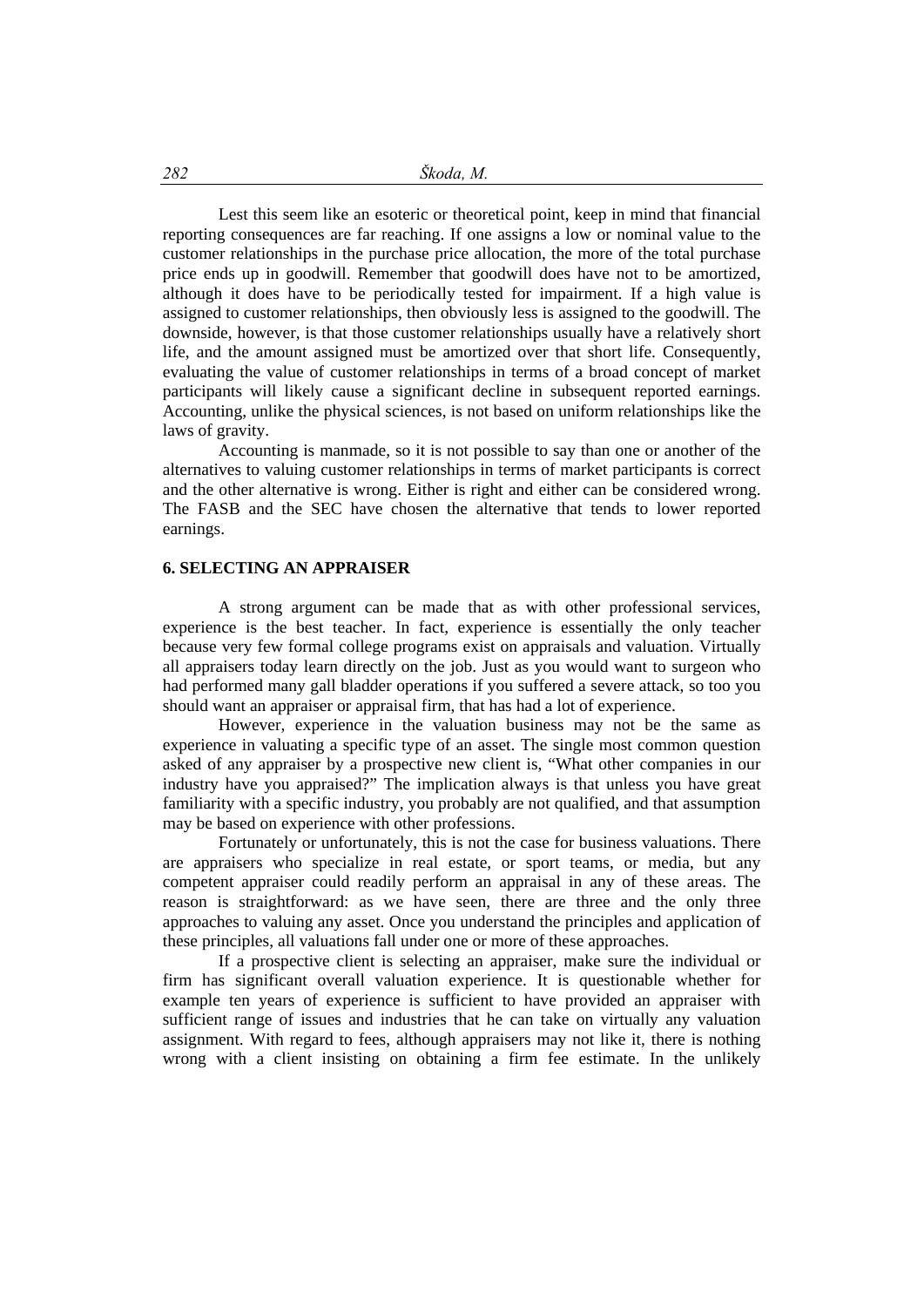circumstances that unforeseen things occur, the appraiser will come back for an additional fee.

## **7. CONCLUSION**

 Management is ultimately responsible for the FV information disclosed in financial statements. Although there is nothing in GAAP or SEC instructions that require use of outside valuation specialists, most companies are choosing to delegate or to outsource this task. Under current Sarbanes – Oxley Act requirements, a company's own auditors cannot perform any valuation that they will be auditing, so companies choose valuation specialists either from independent appraisers and appraisal firms or from one of the other accounting firms.

 The one thing that should be clear at this point is that there is no such thing as "the" value of any asset. Is the asset going to be used for its present function or will it be sold? The value in each case is different. Will the asset be sold or acquired in the retail market or wholesale market? The value in each case is different. Is the value being determined for insurance purposes or for loan collateral? The value in each case is different again.

 The FASB has asserted that so-called market valuations are more reliable and have a higher standing in their hierarchy than values derived from cost or income approaches to valuation. We do not share this belief, and in the long run this unsubstantiated assertion is going to come back and haunt the FASB, but meanwhile they write the rules and we follow them.

 Admittedly, it is difficult to audit professional judgment, and auditors are going to have to utilize their judgment in opining on FV information developed by others, either management or valuation specialists. We have asserted, and fully believe, that to appraisers given the same assignment will come within 10% of each other in their final value indications. This may or may not be close enough for auditors, the SEC, and the PCAOB. Nonetheless, given the judgment and assumptions inherent in any valuation, this appears reasonable, and furthermore, irrespective of one's desires, that is as close as will get.

 It is our further belief that any competent appraiser, with a minimum of perhaps ten years' experience, is capable of performing most valuations for financial reporting. Irrespective of the industry or type of asset, the final definition of FV assumes what a willing buyer and a willing seller might transact a purchase and sale. Appraisers use specific techniques and methodologies in developing these assumptions about market participants. These range from verifying actual transactions for similar assets to involving discounting future cash flows and income. In a significant number of valuations for financial reporting, those involving allocation of purchase price, appraisers determine FV through physical inspection and developing the current replacement cost of the assets.

 Consequently, all three approaches to value (cost method, market method and income method) and the two major premises of value (Value in Use and Value in Exchange) are utilized by appraisers. As long as financial managers understand what